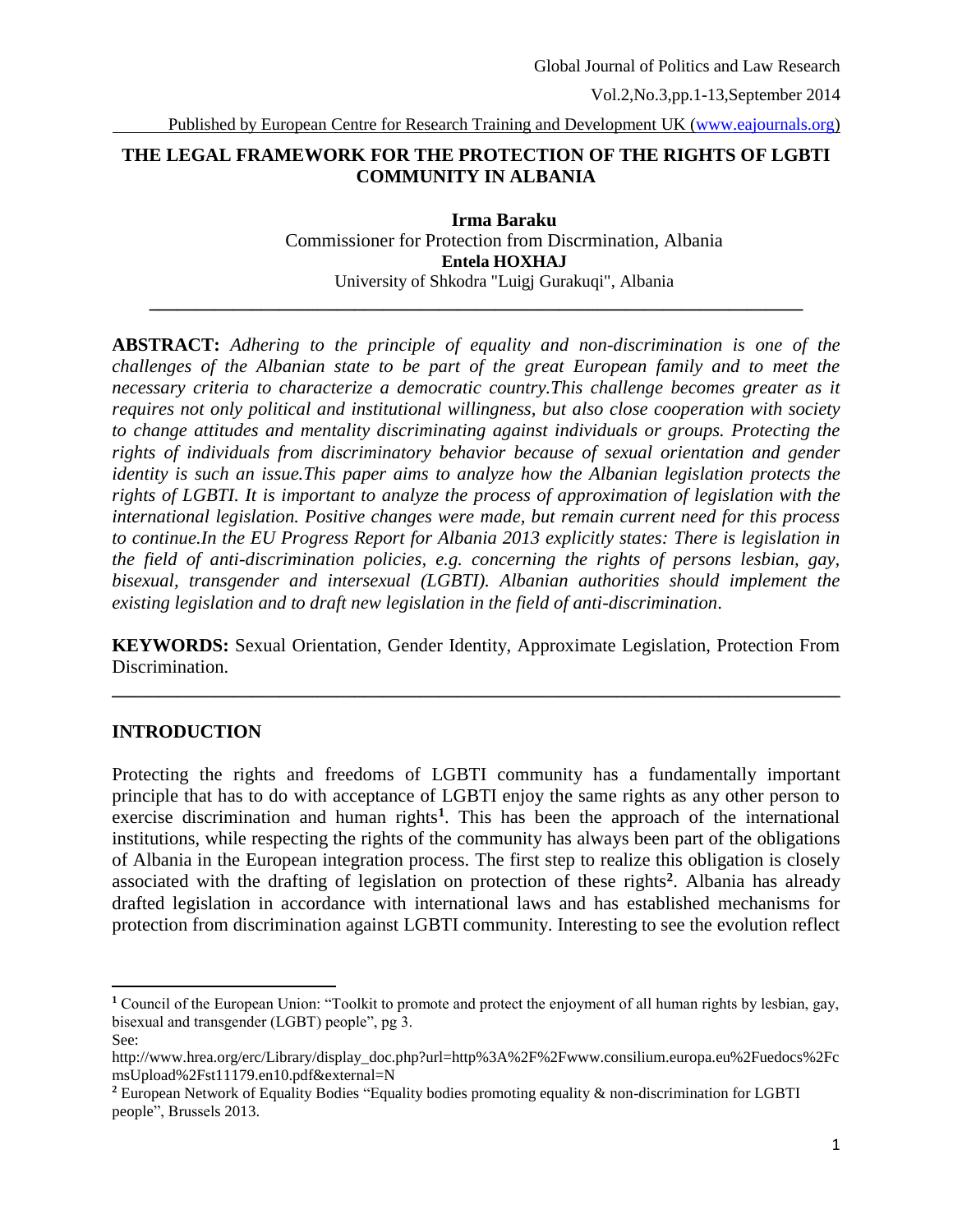Published by European Centre for Research Training and Development UK [\(www.eajournals.org\)](http://www.eajournals.org/)

the treatment of sexual orientation and gender identietity as a cause for which protection is provided by discriminatory attitudes in international and national level.

## **Understanding of sexual orientation and gender identity in view of international acts to human rights.**

To give the meaning of the concept of "sexual orientation" refer Yogyakartës principles, which he describes as "a model / stable stand structure withdrawal emotional, romantic and sexual or their combination against the opposite sex, the same sex, of both sexes or both of the sexes and genders that accompany them" **3** . "While this document "*gender identity is understood to refer to*  each person's deeply felt internal and individual experience of gender, ëhich may or may not *correspond ëith the sex assigned at birth, including the personal sense of the body (which may involve, if freely chosen, modification of bodily appearance or function by medical, surgical or other means) and other expressions of gender, including dress, speech and mannerisms*" **4** . Të njëjtin përcaktim jep dhe Gross, sipas të cilit "*identiteti gjinor ёshtё mënyra se si një njeri vetidentifikohet me një kategori gjinore, si për shembull tё jesh femër ose mashkull, apo nё disa raste asnjë prej tyre, i cili mund tё jetë i dallueshëm nga seksi biologjik*" **5** . Gross gives the same definition according to which "gender identity is how a person self-identifies with a gender category, as for example to be female or male, or in some cases none of them, which may be distinct from biological sex". To understand the concept of gender identity is important to distinguish between the concepts of "sex" and "gender". While the concept of "sex" refers us to the biological difference between men and women, the concept of "gland" includes the social aspect of the difference between the sexes, beyond the biological.**<sup>6</sup>**

But, as has evolved to protect individuals from discriminatory behavior because of these individual qualities in view of international acts? We will review some of them, keeping in mind that are ratified and the Republic of Albania:

-Universal Declaration of Human Rights and the Citizen of 1948 (Article 7),

- International Covenant on Civil and Political Rights (ICCPR), adopted on 16 December 1966 resolution 2200A (XXI) of the General Assembly (Article 26),
- Convention on the Elimination of All Forms of Discrimination against Women, and

- Convention on the Rights of the Child have paid special attention to the principle of equality and non-discrimination.

However, it should be noted that these acts have not anticipated sexual orientation and gender identity as grounds on which offered protection from discriminatory behavior. Mostly they have included as causes "sex" or "sex". This gap is overcome through interpretation that made these documents establish mechanisms to monitor their implementation. Thus, the Committee on the

 $\overline{\phantom{a}}$ 

**<sup>3</sup>** The Yogyakarta Principles, Principles on the Application of International Human Rights Law in Relation to Sexual Orientation and Gender Identity, adopted by a group of 29 human rights experts in November 2006 in Yogyakarta, Indonesia. See: http://yogyakartaprinciples.org/principles\_en.htm

<sup>4</sup> Ibidem.

**<sup>5</sup>**Diskriminimi për shkak të orientimit seksual dhe identitetit gjinor në Europë, Studim i Këshillit të Europës, 2011". **<sup>6</sup>** Commissioner for Human Rights "Human Rights And Gender Identity", Strasbourg, July 2009, fq 5.

See: ww.commissioner.coe.int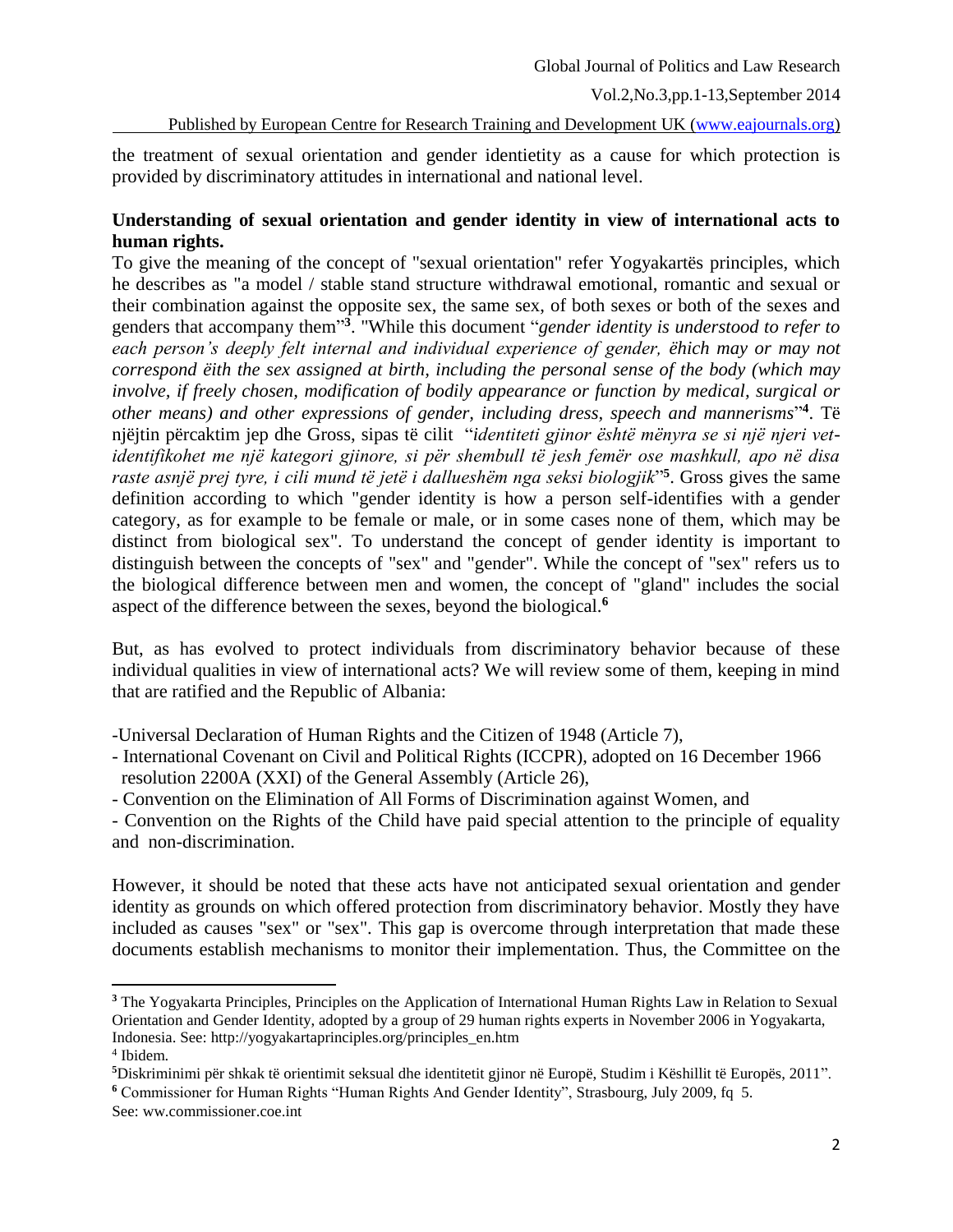Published by European Centre for Research Training and Development UK [\(www.eajournals.org\)](http://www.eajournals.org/)

Elimination of All Forms of Discrimination against Women has determined that discrimination against women on the grounds of sex and gender is also associated with other causes, among which sexual orientation and gender identity**<sup>7</sup>** . Committee on the Rights of the Child, General Comment No.4 has explicitly provided sexual orientation due to which child protection provided under this Convention.

Special Rapporteurs of the United Nations have expressed concern about the situation of LGBTI community through the UN Declaration on "sexual orientation and gender identity." In the United Nations Human Rights Council another resolution, Supporting LGBT rights, Proposed by South Africa, passed in 2011**<sup>8</sup>** .

*Montreal Declaration "On human rights of Lesbian, Gay, Bisexual and Transgender"* is a document that declared recognition of the rights of LGBTI community in health, education and immigration. The statement also addresses the various issues that threaten the global promotion of the rights of LGBTI**<sup>9</sup>** .In the context of regional acts ratified or signed by Albania will initially refer to the European Convention on Human Rights (Article 14) and Protocol. 12 thereof. They have provided the principle of equality and non-discrimination, regardless of sexual orientation and gender identity is meant by the term "sex". The jurisprudence of the European Court of Human Rights supports through its decisions, the right not to be discriminated against because of sexual orientation and gender identity. Recommendation CM / Rec (2010) 5 of the Committee of Ministers of the Council of Europe "On measures to combat discrimination on grounds of sexual orientation and gender identity", recommends that states take measures to safeguard the right to life, security and protection from violence to persons because of their sexual orientation and their gender identity.

EU legislation does not contain an open list of grounds for ëhich provides protection ëhile many member states have such a list. The European Court of Justice has the right to interpret the definition of the grounds of discrimination, through examination of concrete cases. As grounds of discrimination there are included: race, color, ethnic or social origin, genetic features, language religion or belief, political or other types association ëith a national minority, property, birth, disability, age or sexual orientation**<sup>10</sup>** .

 $\overline{\phantom{a}}$ 

**<sup>7</sup>**Commissioner for Human Rights: "Discrimination on grounds of sexual orientation and gender identity in Europe", fq 36. n this publication the Commissioner refer to the Recommendation no. 28 of this Committee. **<sup>8</sup>**This Resolution was signed by Albania.

**<sup>9</sup>**This statement is the product of the International Conference on the rights of LGBTI community in the first World Games, 29 July 2006. See: [http://www.declarationofmontreal.org/declaration/Declarationo](http://www.declarationofmontreal.org/declaration/Declaration)f Montreal.pdf .

**<sup>10</sup>**Irma Baraku, Paulina Hoti "The concept of discrimination and other concepts related to it in the albanian legislation - comparative overview with the EU directives in the anti-discrimination field", "4th International Conference on European Studies – Social, Economic and Political Transition of the Balkans", organised by *EPOKA* 

*University***,** Tiranë, 8-9 November 2013. (Published in Book of Abstracts, pg.55 and in proceedings book pg. 205- 213: ISBN 978-9928-135-09-4).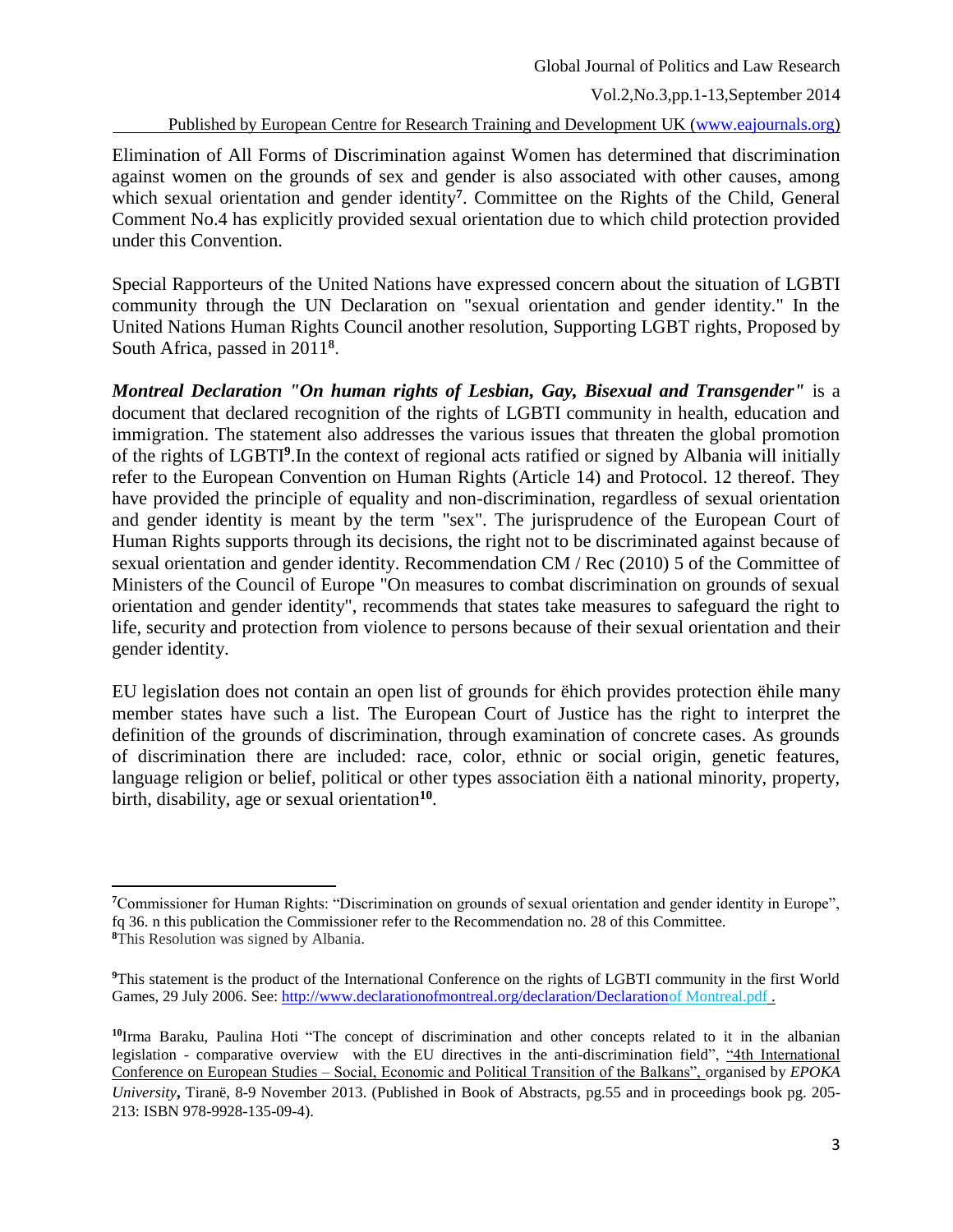Published by European Centre for Research Training and Development UK [\(www.eajournals.org\)](http://www.eajournals.org/)

# 1. **Protection against discrimination because of sexual orientation and gender identity in albanian legislation.**

Albanian legislation provides an overall protection of fundamental human rights and specifically the principle of equality and non-discrimination. The Constitution does not expressly provide for sexual orientation and gender identity as discrimination. In an expanded sense of gender identity may be implied in the term "sex". Changes in the legal analysis conducted reveal some issues which *are numbered 'a' to 'g'* in the following:

## *a.The decriminalization sexual relations between persons of the same sex is one of the priorities of international institutions addressed in legislation.*

In Albania, homosexuality was decriminalized in 2001, with changes made to the Criminal Code. But the paradox remains that while in articles 100-107, Section VI "Sexual Crimes" of the Criminal Code, still called such even homosexual relationships.

*b. The creating of a secure environment, which respect and protect the physical integrity of*  LGBTI persons is another obligation of a democratic state. In May 2013 Criminal Code of the Republic of Albania recognizes several other changes, which enhance the legal guarantees for the protection of LGBTI community. These changes are:

- realized as aggravating circumstances the inclusion of other causes provided for in the law "On protection from discrimination", among which sexual orientation and gender identity (Article 50, paragraph j)
- have criminalized incitement to hatred due to sexual orientation (Article 265 of the Criminal Code).

But, it is necessary that the article 84/ai Criminal Code be amended or added to another article in order to forecast specific figure threat offense because of sexual orientation and gender identity of the person. This is important as there are recorded cases where community members become victims of hate-based incidents, face harassment from police, family violence exercise or the exercise of verbal and physical violence by unidentified persons. Crimes due to sexual orientation and gender identity so far not homophobic crimes as reflected in official statistics. But, "*a minimum of statistics should be collected and published on the number of incidents constitute hate crime reported by the public and recorded by authorities, the number of convictions, the cause for which the behavior is considered discrimination*" **11** .

# *c.Avoidance of hate speech against the LGBT community, especially in social networks remains a challenge.*

In many cases, the discussion on LGBT rights is associated with the use of debate to "hate speech". We note that "hate speech" against gay people lesbian, bisexual and transgender (LGBT), deals with all forms of expression, widespread as the media, as well as via the Internet, which spread, incite, promote or justify hatred, discrimination or hostility against LGBTI

 $\overline{\phantom{a}}$ **<sup>11</sup>**European Union Agency for Fundamental Rights "Making hate crime visible in the European Union: acknowledging victims'rights", Luxembourg, 2012, pg 11.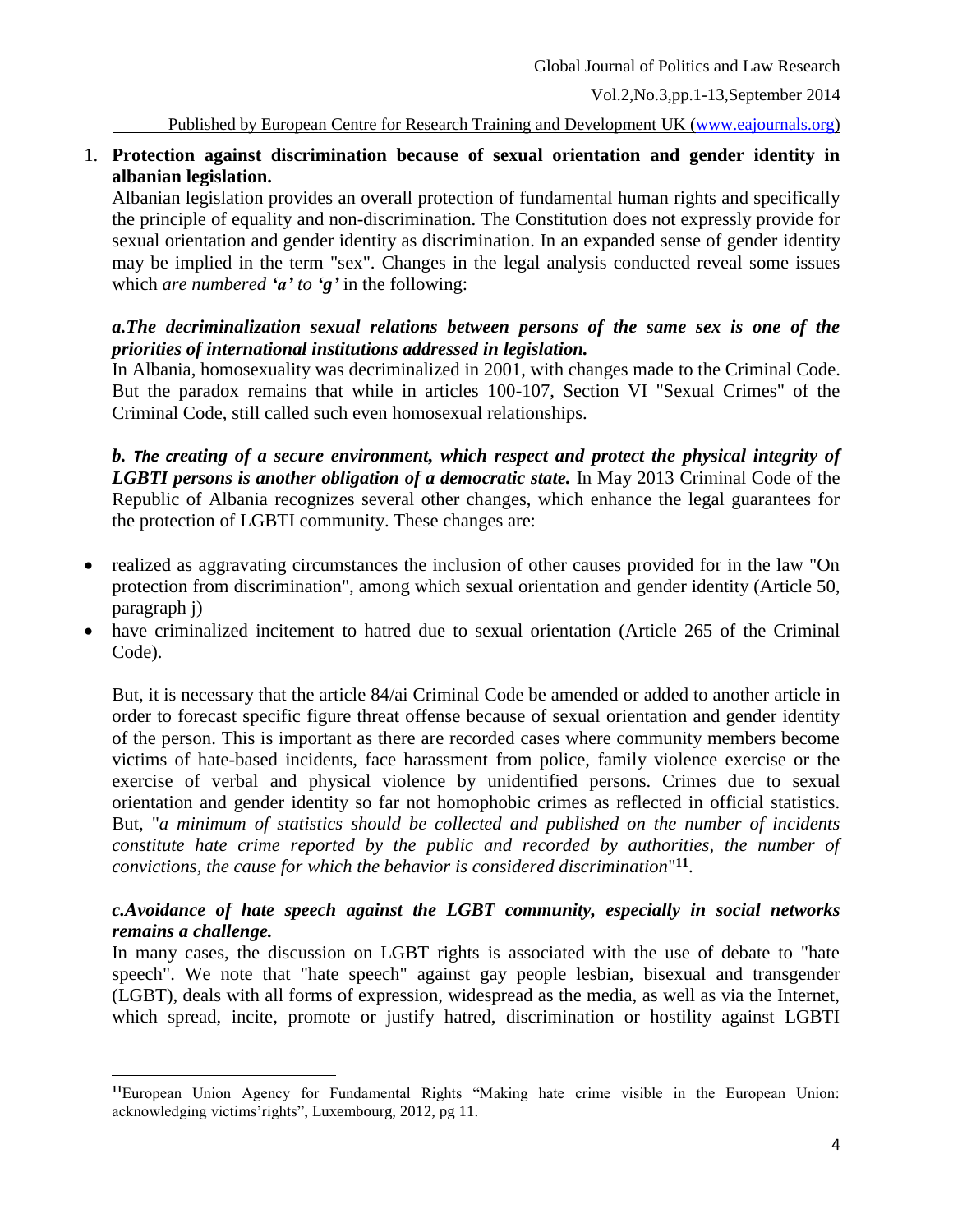Published by European Centre for Research Training and Development UK [\(www.eajournals.org\)](http://www.eajournals.org/)

people**<sup>12</sup>** . Assessing whether certain phrases or statements will be considered "hate speech" should be done in accordance with the freedom of expression guaranteed in Article 10 of the ECHR.**<sup>13</sup>** For various stakeholders such as the Ombudsman, the Commissioner for Protection from Discrimination and civil society representatives have recommended reformulated or new articles are added after Article 119 / a "distribution of racist or xenophobic material through computer systems" and 119 / b "Insulting motivated by racism or xenophobia computer system" in order to criminalize the distribution of homophobic and insulting through the computer system because of sexual orientation and gender identity of the person. This recommendation was not included in the amendments to the Criminal Code in May 2013.

Media has expressed a particular interest to the LGBT ceshties and greatly influences (positive  $\&$ negative) in addressing the issues of LGBTI community: On one side is found in these debates associate homosexuality with deviant and criminal behavior, specifically identifying pedophilia or sexual orientation tendency of treating homosexuality as a topic related to scandalous news. Transmission of information on criminal offenses related to the individual's personal characteristics (sexual orientation) or presumed to have committed the offense even when this feature does not define the setting of the offense as such, establishes a practice that indirectly discriminates against individuals or communities because of these characteristics.

On the other hand the media is an important tool in promoting the rights of LGBTI community as influencing the public opinion. Also particularly important attitude and support of opinionmakers. "Protecting open by politicians makes LGBTI people to live more comfortably in their lives as such. Get important ... to promote a more balanced public opinion on LGBTI issues, facilitating dialogue involving politicians, media and religious communities ... "**<sup>14</sup>** .

# **d.Treatment with dignity and non-discrimination of people because of sexual orientation and gender identity is a principle that must take into account public administration employees.**

Administrative Procedure Code, provides for the principle of equality and anti-discrimination as one of the general principles which should support the activities of the public administration (Article 11 of the IAC) for a limited number of causes, among which are not included sexual orientation and gender identity.

l

**<sup>13</sup>**Irma Baraku "Over the hate crime and hate speech", a regional workshop on the theme: "The human rights of LGBTI Community, Equal Treatment and Combating Discrimination", Beograd, 2013.

**<sup>12</sup>**Recommendation CM / Rec (2010) 5 of the Committee of Ministers of the Council of Europe "On measures to combat discrimination on grounds of sexual orientation and gender identity".

See[:http://ec.europa.eu/enlargement/taiex/dyn/taiex-vents/library/detail\\_en.jsp?EventID=53050](http://ec.europa.eu/enlargement/taiex/dyn/taiex-vents/library/detail_en.jsp?EventID=53050) **and** Irma Baraku; Entela Hoxha "Between freedom of expression and 'hate speech', the protection of vulnerable groups and" International Scientific Conference "Euro-American Conference for Academic Disciplines (Paris 2013)", organized by IJAS Conference Series, Paris, 8-11 April 2013 . (Published in the Proceedings, fq.229-232: ISSN 1943-6114).

**<sup>14</sup>**See: European Union Agency for Fundamental Rights "EU LGBT survey European Union lesbian, gay, bisexual and transgender survey", Luxembourg, 2013, fq 10 **and** European Union Agency for Fundamental Rights "Homophobia, transphobia and discrmination on grounds of sexual orientation and gender identity in the EU Member States", Luxembourg, 2013, fq 10.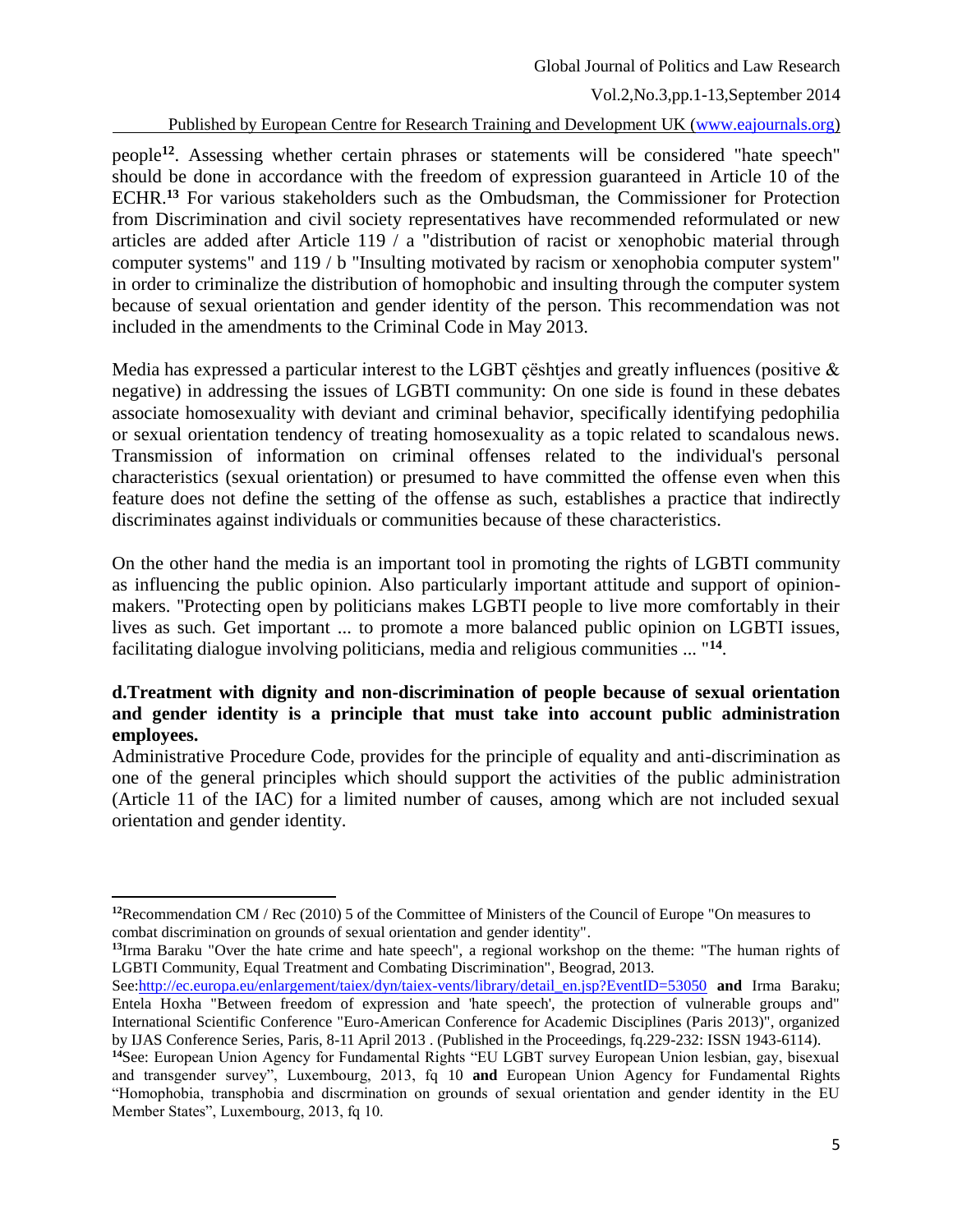Published by European Centre for Research Training and Development UK [\(www.eajournals.org\)](http://www.eajournals.org/)

However the changes made to the Criminal Code (May 2013), is included in Article 253 "Violation of equality of citizens" sexual orientation and gender identity of the person, ensuring a wider protection of persons against discriminatory behavior maintained by employees state function or public service. **15** .

## e. *The right to be Albanian familjare.*

 $\overline{\phantom{a}}$ 

The Albanian legislation does not recognize cohabitation and marriage between persons of the same sex. The debates on this subject have been strong. ECHR jurisprudence has emphasized the right of LGBTI people to have a family life without discrimination because of sexual orientation or gender identity. Albanian institutions have taken the commitment to implement changes in the Family Code to include in it the concept of coexistence between two persons of the same sex.

# *f.The right of association, assembly and freedom of expression of LGBTI persons should have special attention.*

In Albania there are no legal obstacles to LGBTI community association<sup>16</sup>. Implementation of activities and gatherings not legally impeded. The exercise of the above rights has seen a positive development.

Initially there are real opportunities for representatives of this community to make public institutions and present before the community's problems. It is important that the community be heard by stakeholders on issues relating to the rights of the community. Commissioner for Protection from Discrimination has given a Recommendation to the Commission for Labour and Social Affairs and Health, for "giving all possible guarantees that opinion, their opinion and be heard word assessed and taken into consideration when they are involved in directly on specific issues to help this community to normally enjoy their rights and freedoms "**<sup>17</sup>** .

*Developing specific policies in support of the community is important and suggest that European institutions' strategies for equality between men and women that contribute to combat stereotypes, discrimination and gender-based violence, including programs to combat stereotypes and discrimination because of sexual orientation and gender identity*" **18** .

### **g.Protection of LGBTI persons by Law "On Protection from Discrimination"**

Adoption of the Law No. 10 221, dated 02.04.2010 "On Protection from Discrimination" for LGBT constitutes a positive step in the protection of their rights**<sup>19</sup>** . *This law contains a non-*

**<sup>15</sup>** Realized through Law no. 144/2013 "On some amendments to Law no. 7895, dated 27.1.1995 "Criminal Code of the Republic of Albania".

<sup>&</sup>lt;sup>16</sup> There are four NGOs representing the LGBT community or have focused their activities in defense of this community.

**<sup>17</sup>** See: http://kmd.al/skedaret/1370257491-Rekomandim\_kuvendit\_LGBT\_varianti%20final.pdf . We emphasise that over the years this attitude has changed. At the meeting of the Committee on Labour, Social Affairs and Health dated 09/12/2013 LGBTI community representatives were part of the hearing for the prevention and control of HIV / AIDS. **<sup>18</sup>**European Union Agency for Fundamental Rights "EU LGBT survey European Union lesbian, gay, bisexual and transgender survey", Luxembourg, 2013, pg 10.

**<sup>19</sup>**Law "On Protection from Discrimination" is in accordance with EU Directives in the field of non-discrimination, including: European Council Directive 2000/43/CE of 29 June 2000 on "Implementing the principle of equal treatment between persons irrespective of racial or ethnic origin"; European Council Directive 2000/78/CE of 27 November 2000 on "Establishing a general framework for equal treatment in employment and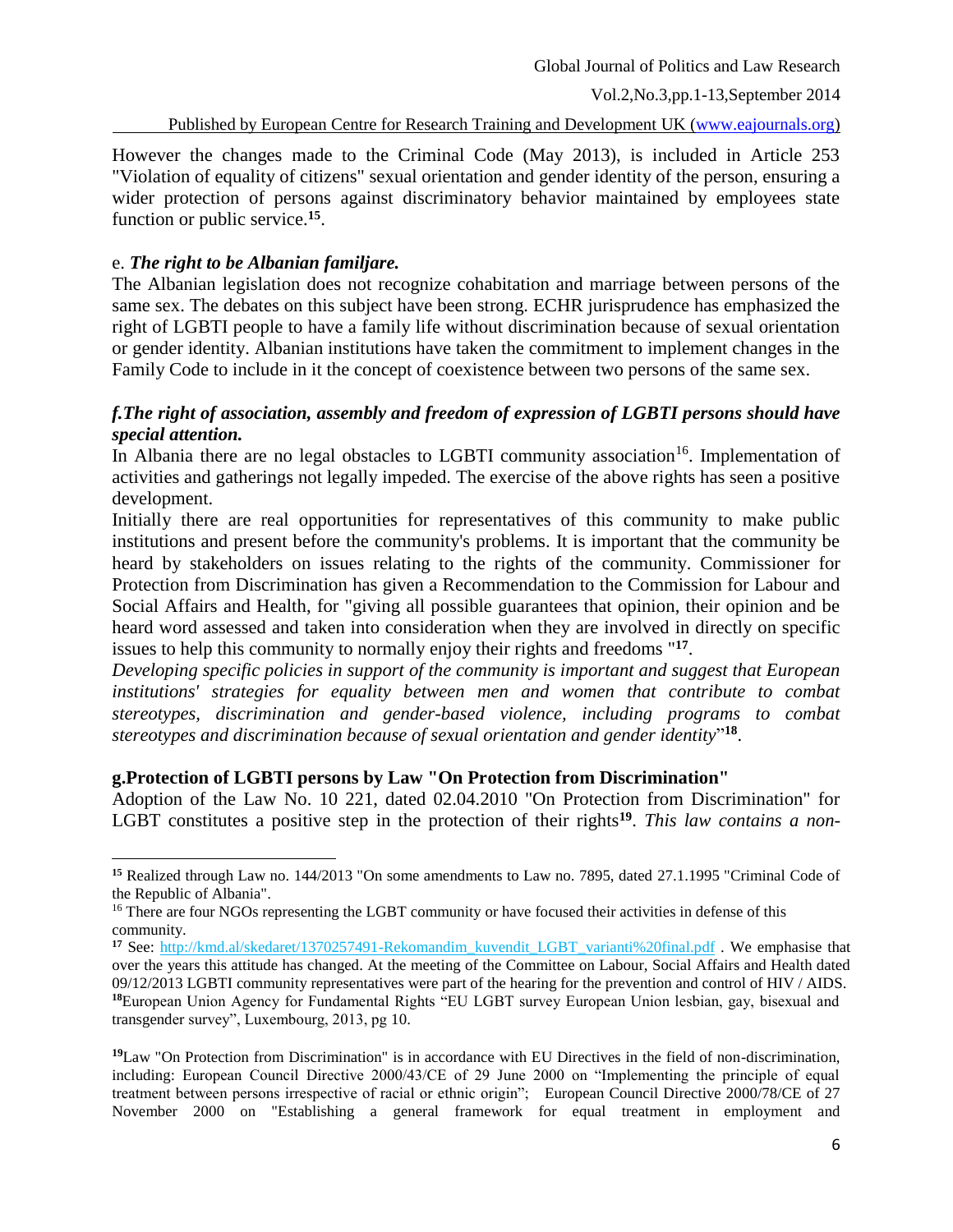Published by European Centre for Research Training and Development UK [\(www.eajournals.org\)](http://www.eajournals.org/)

*exhaustive list of reasons for which offers protection from discriminatory behavior, and among them, expressly provides sexual orientation and gender identity***<sup>20</sup>** *.*

This law extends protection from discrimination not only from such conduct held by the public administration, but also by private entities. According to Article 7, paragraph 1 constitutes discrimination "*Any act or omission of the public authorities or the natural or legal persons who participate in the life and public or private sectors, to create the basis for denial of equality to a person or group of persons, or that exposes them to unfair treatment and unequal when they are under the same or similar, in comparison with other people or other groups of persons* "

The law provides protection from discriminatory behavior in three key areas:

education,

l

- employment
- and provision of goods and services.

The special regulation of these areas contains detailed provisions of the rights and obligations of the respective entities in separate chapters of the law.

**Education**. In this area it is worth mentioning that there is an approximation of the law "On preuniversity education in the Republic of Albania", adopted in 2012 by the Law "On protection from discrimination", as to the causes of discrimination including "sexual orientation" in addition many other causes<sup>21</sup>. Although this article does not include all the reasons set out in Article 1 of the Law "On Protection from Discrimination" has left enough space for the implementation of the latter by pre-university educational system.

In fact, community treatment remains problematic in the premises of educational institutions and performances in these environments's bullying. Commissioner for Protection from Discrimination has developed a monitoring law on the recognition of teachers and students in six schools in six municipalities university education, where 17% of students and 6% of the surveyed teachers list sexual orientation discrimination<sup>22</sup>.

Under this law, discrimination related to several important aspects such as the content of the principles and criteria of educational activity, including:

• curriculum and teaching methods;

• treat students or students in receipt, evaluation, disciplinary measures or their exclusion.

See:http://kmd.al/skedaret/1367580047-1361193260-Raport%20Vjetor%202011.pdf

occupation";European Council Directive 2004/113/CE of 13 December 2004 on **"**Implementing the principle of equal treatment between men and women in the access to and supply of goods and services"; European Directive 2006/54/EC of the European Parliament and of the European Council of 5 July 2006 on "Implementation of the principle of equal opportunities and equal treatment of men and women in matters of employment and occupation".

**<sup>20</sup>** Article 1 of the law provides that its purpose is "implementing and adhering to the principle of equality in relation to gender, race, color, ethnicity, language, gender identity, sexual orientation, political opinions, religious or philosophical, economic, educational or social , pregnancy, parenting, parental responsibility, age, marital or family status, marital status, residence, health status, genetic predispositions, disability, affiliation to a particular group, or for any other reason".

**<sup>21</sup>** Article 5/1 of Law nr.69/2012 "On pre-university education in the Republic of Albania"

**<sup>22</sup>** Komisioneri për Mbrojtjen nga Diskriminimi: Raporti Vjetor 2011, fq 16-22.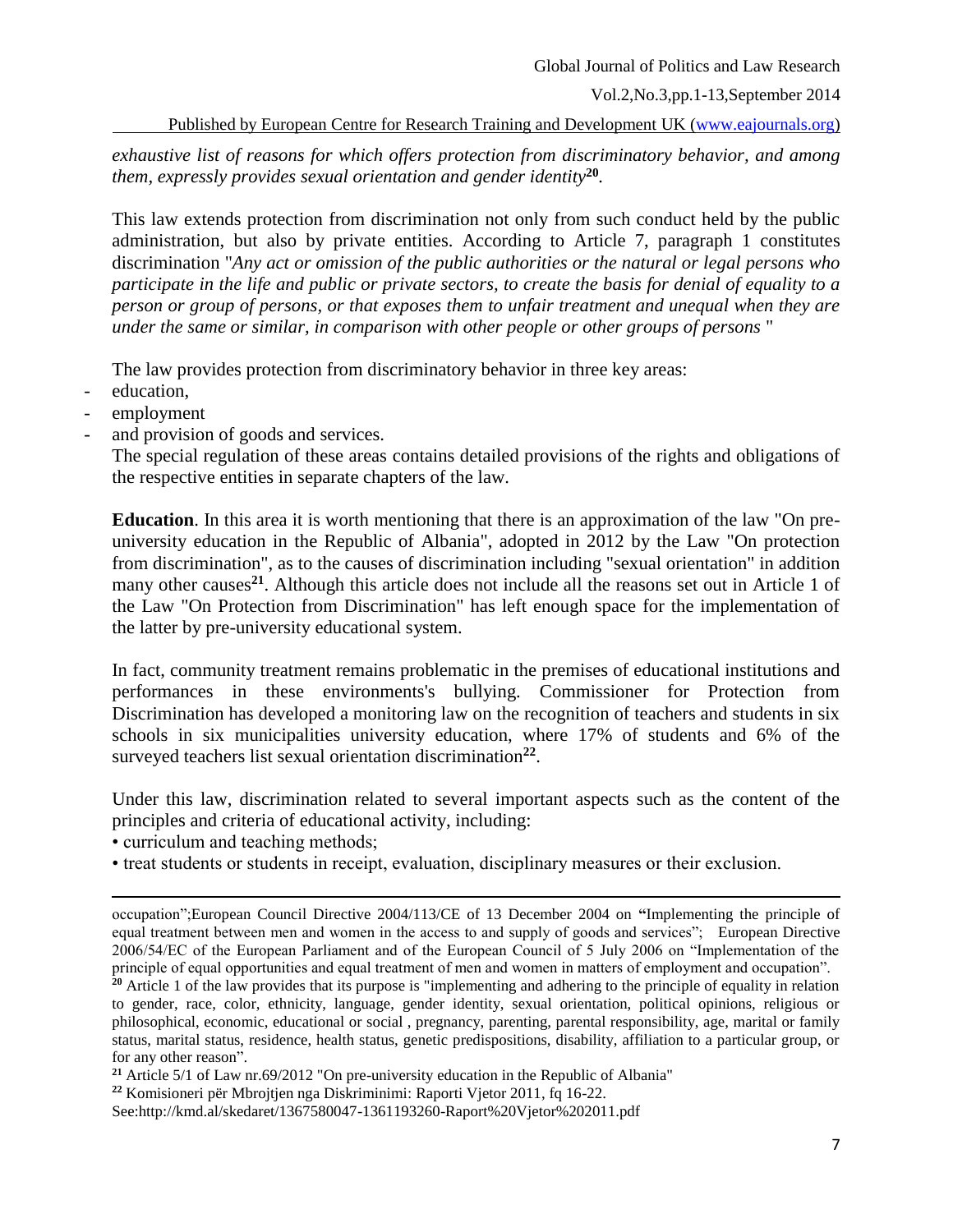Published by European Centre for Research Training and Development UK [\(www.eajournals.org\)](http://www.eajournals.org/)

• prohibition or the denial of admission to a public educational institution of a person or group of persons, for the reasons mentioned in Article 1 of this law".

World Health Organization (WHO) since 1990 has removed homosexuality from the International Classification of Disease Statistics and Health Problems associated with. However, in some texts homosexuality continues to be treated as a disease. Commissioner for Protection from Discrimination requested removal from the market of all texts "Legal Medicine" used by the Faculty of Medicine and Faculty of Law, which discriminate against the LGBT community**<sup>23</sup>** . A special place occupied heads of educational institutions, who are charged with the obligation to take positive measures within their institution to: increase awareness of this law within the institution (among others by posting law in a visible place), fighting discriminatory behavior patterns that constitute or promote discrimination within the institution; Effective handling of complaints of discrimination in the institution.

**Employment.** Law "On Protection from Discrimination" provides for the prohibition of discrimination in relation to some important aspects of employment such as the announcement of job vacancies; recruitment and selection of employees; treatment of employees in the workplace, union membership and the opportunity to benefit from the facilities it provides for members. There are no reports or statistics about the situation of LGBT people in employment. Currently, diversity policies do not apply for the issue of sexual orientation and gender identity.

Meanwhile, in Article 9, paragraph 1, of the Labour Code prohibits discrimination in the field of hired labor and profession, it does not provide sexual orientation and gender identity as grounds for prohibiting discrimination in hiring or profession.

**Provision of goods and services.** There is to be noted that homophobia exists, not only in school or work environments, but also in service delivery. Particular emphasis must be set on medical care services, where often there happened denied service to LGBTI persons, as a discrimination against this community. LGBTI community, especially transgender people continue to suffer from discrimination and have difficulties in accessing health and social services<sup>24</sup>. European institutions stress the necessity that the health plans included measures on health studies, training curricula and health policies that take into consideration the needs of LGBTI people**<sup>25</sup>** . The community has reported discriminatory behavior in commercial services unit through hostile attitudes or denial of delivery service**<sup>26</sup>** .

## **Mechanisms for the protection from discriminatory behavior**

l

Commissioner for Human Rights at the Council of Europe has expressed the necessity of creating national institutions to equality and non-discrimination and defining a clear mandate for the review of complaints from the community. Albanian lawmaker has overcome this difficulty.

**<sup>23</sup>** Decision No. 5, dated 23.01.2014 of the Commissioner for Protection from Discrimination.

**<sup>24</sup>**Albania Progress Report 2012 that accompanies the Communication from the Commission to the European Parliament and the Council.

**<sup>25</sup>**European Union Agency for Fundamental Rights "EU LGBT survey European Union lesbian, gay, bisexual and transgender survey", Luxembourg, 2013, fq 13.

**<sup>26</sup>** Decision No. 5, dated 23.01.2014 of the Commissioner for Protection from Discrimination.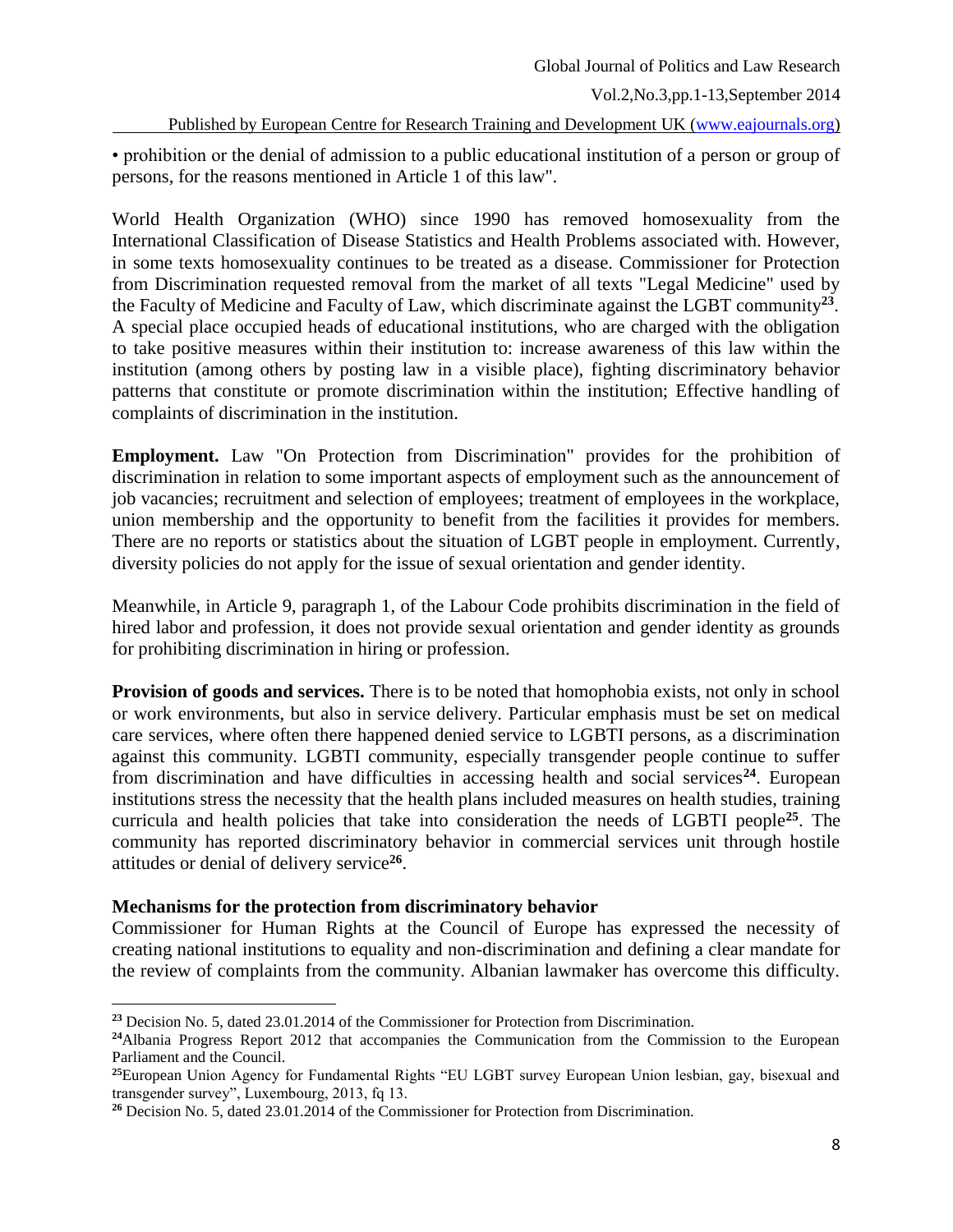Published by European Centre for Research Training and Development UK [\(www.eajournals.org\)](http://www.eajournals.org/)

Law "On Protection from Discrimination" predicted the creation of the Commissioner for Protection from Discrimination institution, which "provides effective protection from discrimination and any form of conduct that encourages discrimination" (Article 21, item 1). This institution has the power not only "make recommendations on any matter relating to discrimination" (Article 32, paragraph f), but also "to impose administrative sanctions as defined by the law" (Article 32, paragraph d).

Powers of the Commissioner for Protection from Discrimination are in accordance with Article 20 of Directive 2006/54/EC of the European Parliament and the Council, according to which equality bodies:

- i. provide independent assistance to victims of discrimination through treatment or assistance in court cases;
- j. perform independent polls and surveys concerning discrimination;
- k. publish reports and also provide legislative recommendations on any matters related to discrimination.

On the other hand, this law provides the right to file a civil suit to claim the object of discrimination (Article 36), which may also require compensation for damage caused by discriminatory conduct (Article 37) or to carry forward the report to the competent authorities prosecution.

### **The concept of burden of proof in discrimination.**

 $\overline{\phantom{a}}$ 

Addressing discrimination is closely linked with the concept of burden of proof, which also needs legal intervention. Law "On Protection from Discrimination" does not fully explain the concept of burden of proof in an administrative investigation procedure followed by the Commissioner. Referring to the right of subjects to appeal before the Commissioner has determined that the applicant law "may appeal along with the available evidence to the Commissioner" (Article 33, item 1).

Albanian Code of Administrative Procedure in Article 82, paragraph 1 has clearly defined "*the burden of proof falls upon the facts alleged stakeholders*", regardless of any obligation under the other provisions of the active role to be played by the administration in an administrative investigation procedure. This treatment is explicitly confirmed as one of the general principles of administrative adjudication.

Differently from the civil process in court, in the administrative adjudication under the principle provided from article 3, 3<sup>rd</sup> paragraph of the Law on Administrative Courts, for the activity of public administration, the burden of proof belongs to the latter. This burden is widened in proving the facts on which is based the activity conducted by its organs, and in proving the law that has served as the legal basis for the administrative act issued under its activity**<sup>27</sup>** .

<sup>27</sup> Entela Hoxhaj, Irma Baraku: "The burden of proof in the administrative process in Albania", botuar në revistën European Scientific Journal, botim i Europian Scientific Institute, Vol.10, No.10, April 2014, pg 425-432.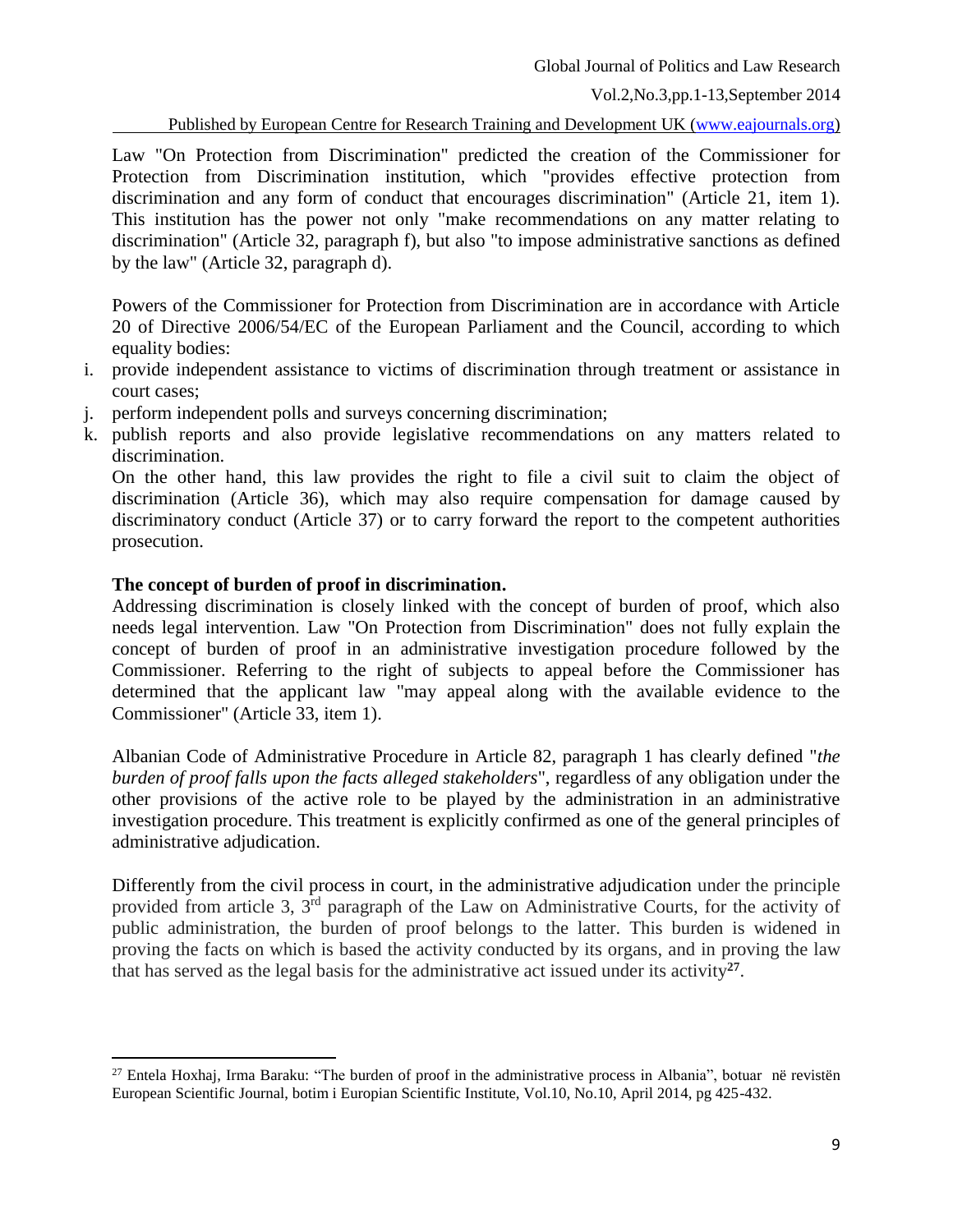Published by European Centre for Research Training and Development UK [\(www.eajournals.org\)](http://www.eajournals.org/)

Concerning the facts claimed by the party of private law, but not related to the administrative action / activity, it is this party of the administrative process the (party of private law) that has the obligation to bring the proofs on which bases its requests**<sup>28</sup>** .

Anticipating the right of subjects to follow the path of the appeal court, the anti-discrimination law stipulates "*the plaintiff has the obligation to provide evidence in support of the claim, using any lawful evidence that can prove discriminatory behavior*". However, the burden of proof in this case exceeds significantly to the defendant. After the plaintiff presents evidence on which he bases his claim on the basis of which the court may presume discriminatory conduct, the defendant is obligated to prove that the facts did not constitute discrimination under the law (Article 36, paragraph 5, 6). Anticipating explicitly the right of subjects to follow the path of the appeal court, the anti-discrimination law stipulates that "the plaintiff has the obligation to provide evidence in support of the claim, using any kind of lawful evidence that can prove discriminatory behavior." However, the burden of proof in this case exceeds significantly to the defendant. After the plaintiff presents evidence on which he bases his claim on the basis of which the court may presume discriminatory conduct, the defendant is obligated to prove that the facts did not constitute discrimination under the law (Article 36, paragraph 5, 6).

This shifting of the burden of proof has been expressed prior to the adoption of antidiscrimination law. Labor Code, Article 115, paragraph 3 (Equal payment between the sexes) states that "*when the employee poses serious data that imply the existence of discrimination, the employer is obliged to prove the contrary*". Also Article 105 / a, paragraph 2 (protection of employment of women) provided "*in case of termination of the contract of employment by the employer, when the wife is at work in the law*". On the protection of maternity discrimination or related to 'turning back to work after childbirth' according to Article 30 of this Code, the employer has the obligation to prove that the cause of dismissal was not pregnancy or childbirth. "But this shifting of the burden of proof in the Labor Code is not extended to all aspects of labor relations.

Regarding this issue in its Decision 33 /2007 the Albanian Constitutional Court made an interesting interpretation in a case with object repeal as unconstitutional for the articles 141, 143, 144, 146 /1 of the Labour Code and argued "the reversal of the burden of proof in issues of discrimination". In its reasoning, the Court stated that: "*In conceptual terms 'discrimination based on social status' means that individuals can be differed and treated unequally based on social composition, which is unrelated to their merits ... The obligation of the employer to prove the claim (burden of proof) would be discriminatory, as forecasted in article 146 /2 of the Labor Code, if proved that the employee has been excluded on the basis of gender, race, religion, ethnicity, language, persuasion, political, economic condition, educational, social or parental affiliation (if the legislator would make sharing a social group from others, unfavorable treating one group from another, but within the category of employees). The aim of the legislator in this case is not associated with any desire or willingness to unfavorably treat certain categories, but enables the employee to the article 146 /2 of the Labor Code to prove – to the court – the* 

 $\overline{\phantom{a}}$ <sup>28</sup> E. Dobjani, E.Toska, E.Puto, E.Dobjani, 2013, *E drejta administrative – kontrolli mbi administratën publike*, *(*Eng: *Administrative law – the control on public administration),* SHB EMAL, Tiranë, fq 74.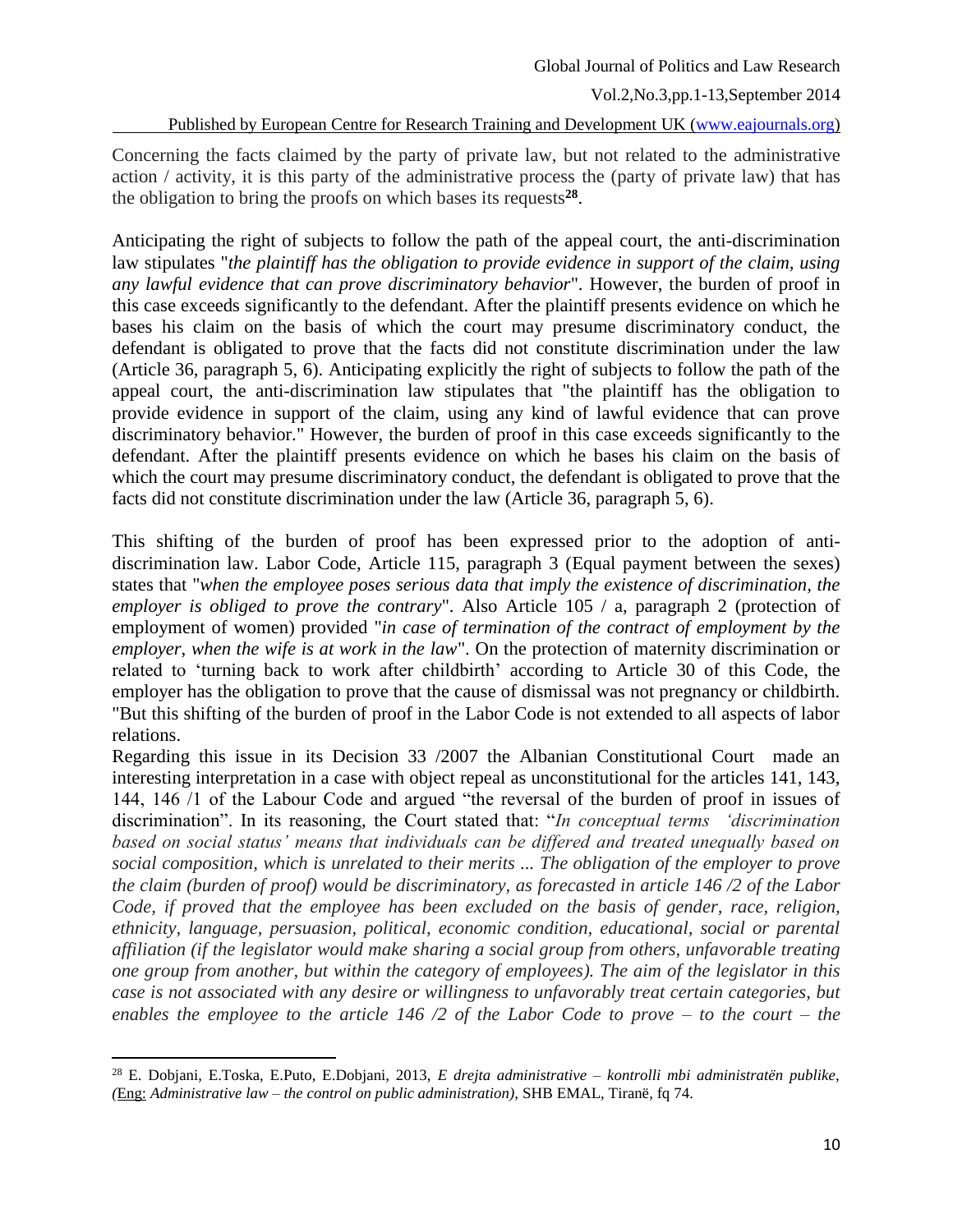#### Global Journal of Politics and Law Research

Vol.2,No.3,pp.1-13,September 2014

Published by European Centre for Research Training and Development UK [\(www.eajournals.org\)](http://www.eajournals.org/)

*discriminatory elements on the basis of which may benefit even compensation for dissolution of the contract without reasonable cause*".

This Decision of the Albanian Constitutional Court served later as a basis for the primary courts to share the burden of proof in cases of discrimination related to labour relations. As from above, there should be made a distinction between the term "shift the burden of proof" and "reversal of burden of proof." Thus, shifting the burden of proof, as well as EU legislation provides, sets the requirement that victims should bring forth the evidence as a reasonable suspicion that discrimination has occurred. Once reasonable doubt is set, arises the obligation of the defendant to prove the contrary.

Finally, we hope that the treatment of the legislative aspects that guarantee the rights of LGBTI community in this paper will encourage scientific debate on this issue. On the other hand, we think that the arguments of this paper will serve especially for the defense of human rights, independent institutions that protect human rights, legislators and policy makers to take legislative initiatives and policy that would allow for the exercise of human rights every citizen of Albania**<sup>29</sup>** .

# **CONCLUSIONS**

 $\overline{\phantom{a}}$ 

**1.** The quality of Albanian legislation must improve to prevent discrimination on grounds of sexual orientation and gender identity in accordance with international laws, civil and European law "On protection from discrimination":

• Inclusion of the concept of sexual orientation and gender identity as grounds for which protection is provided by discriminatory behavior in existing legislation (Labour Code, some provisions of the penal code ...).

• Forecast forms of discrimination in the Code of Practice in accordance with those specified in the law "On protection from discrimination.

• Implementation of changes to the Code of Civil Procedure in order to facilitate discrimination issues legally shift the burden of proof.

• Making changes necessary to guarantee an individual's right to family life LGBTI community.

**2.** It is very important to make research and gather information on the measures and discriminatory practices, especially when it comes to "hate crimes" and "hate incidents" due to sexual orientation or gender identity, keeping on the right to respect for private life. It is crucial that police statistics must reflect also crimes due to sexual orientation.

**3.** It is important the awareness of society in general and specific groups of community rights LGBTI with the aim of promoting debate incompatible with the use of hate speech.

<sup>&</sup>lt;sup>29</sup>We refer here Directive 78/2000 of the European Union "On the establishment of the regulatory framework for equal treatment in employment relations". According this directive appears that only the employer has the burden of proof and the employee should create suspicion to a judge that there was no discrimination without being obliged to prove.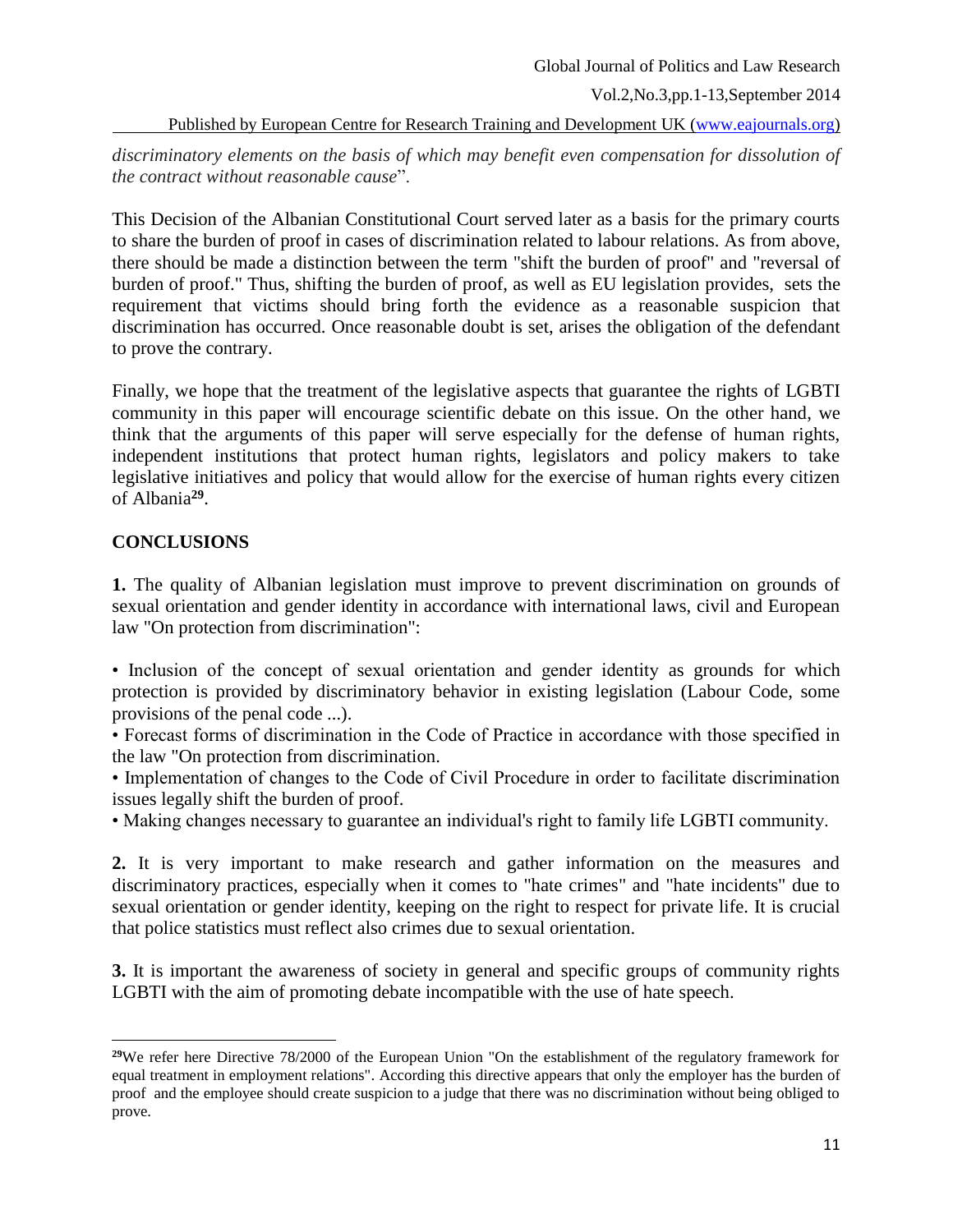Published by European Centre for Research Training and Development UK [\(www.eajournals.org\)](http://www.eajournals.org/)

**4.** It is important to ensure that victims of discrimination can have the appropriate information and can use remedies.

**5.** The realisation of surveys and monitoring the observance of the rights of LGBTI community in various fields as education, employment and services.

**6.** Inclusion public figures (journalists, politicians, teachers ...) to protect the rights of the LGBT community in order to promote positive models.

**7.** It is necessary the training of different actors for dealing with equality and non-discrimination as community police, health workers, psychologists, teachers, local government officials, judges.

# **REFERENCES**

- E. Dobjani, E.Toska, E.Puto, E.Dobjani, 2013, *E drejta administrative – kontrolli mbi administratën publike*, *(*Eng: *Administrative law – the control on public administration),* SHB EMAL, Tiranë.
- Commissioner for Human Rights: "Discrimination on grounds of sexual orientation and gender identity in Europe", 2011.

Commissioner for Human Rights "Human Rights And Gender Identity", Strasbourg, July 2009.

Council of the European Union: "Toolkit to promote and protect the enjoyment of all human rights by lesbian, gay, bisexual and transgender (LGBT) people", Brussel, 2010.

- European Network of Equality Bodies "Equality bodies promoting equality & nondiscrimination for LGBTI people", Brussels 2013.
- European Union Agency for Fundamental Rights "EU LGBT survey European Union lesbian, gay, bisexual and transgender survey", Luxembourg, 2013.
- European Union Agency for Fundamental Rights "Homophobia, transphobia and discrmination on grounds of sexual orientation and gender identity in the EU Member States", Luxembourg, 2013.
- European Union Agency for Fundamental Rights "Making hate crime visible in the European Union: acknowledging victims'rights", Luxembourg, 2012.
- Irma Baraku; Entela Hoxhaj "Between freedom of expression and 'hate speech', the protection of vulnerable groups and" International Scientific Conference "Euro-American Conference for Academic Disciplines (Paris 2013)", organized by IJAS Conference Series, Paris, 8-11 April 2013 . (Published in the Proceedings book, fq.229-232: ISSN 1943-6114).
- Irma Baraku, Paulina Hoti: "The concept of discrimination and other concepts related to it in the albanian legislation - comparative overvieë ëith the EU directives in the antidiscrimination field", in "4th International Conference on European Studies – Social, Economic and Political Transition of the Balkans", organised by *EPOKA University***,**  Tiranë, 8-9 November 2013. (Published in Book of Abstracts, and in the Proceedings Book, pg.55-213 fq.205: ISBN 978-9928-135-09-4).
- Entela Hoxhaj, Irma Baraku: "The burden of proof in the administrative process in Albania", (Published in European Scientific Journal, a publication of Europian Scientific Institute, Vol.10, No.10, April 2014, pg 425-432).